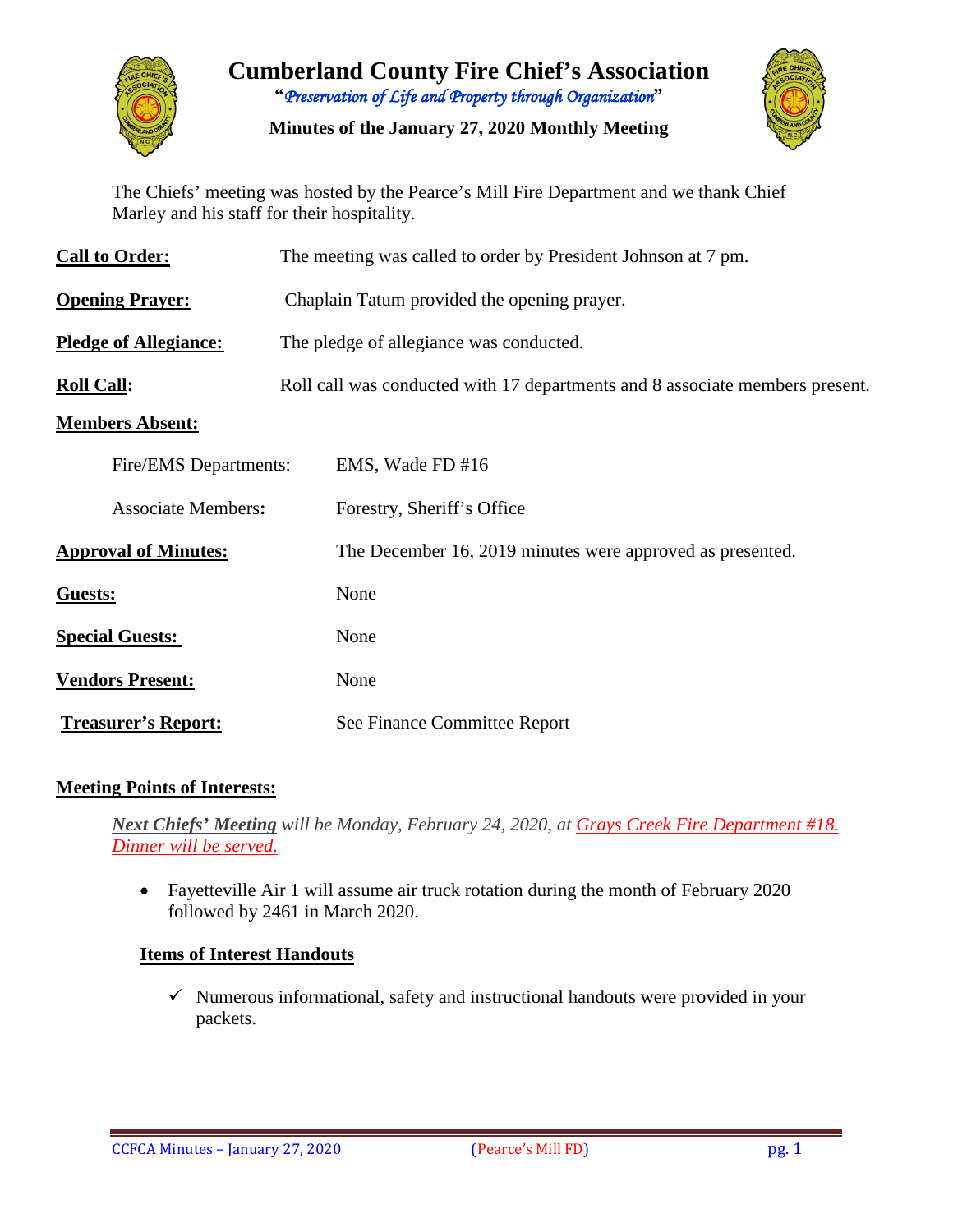#### **OLD BUSINESS**

- 1. President Johnson provided an update on the Caisson Unit. He stated during the funeral service for retired Fort Bragg Assistant Chief David Dunn the radiator started leaking. Radiator stop leak was applied for a temporary solution in order to finish the service. The truck was taken to H&H for service and repairs. Because the truck is 40 years old a new radiator was constructed by Harrell's Radiator Service. It was also noted during the funeral service that the steering wheel exhibited excessive free play. H&H determined that the trucks steering box was no longer adjustable. A replacement steering box could not be located, but we did find a company in Dallas, Texas that specialized in rebuilding steering boxes, with a 24 hour turn-around. The steering box was removed and sent to Dallas, Texas for repairs and has been reinstalled by H&H Truck repairs. The truck is back at Station 19, and has been completely serviced. A couple of minor patch-ups are still pending, including the graphics. This should all be complete by our February Association meeting at Grays Creek FD on February 24<sup>th</sup>.
- 2. President Johnson informed the association members that the possible foam solution that was in works with Chief Melvin has fizzled and he was looking into the PFAS foam issue further and will report back later in the year with some options for replacement. In the interim and in order to reduce exposure to our foam stock, the foam on hand should only be utilized for a bona-fide emergency that requires a foam application. Do not use the foam for training purposes.
- 3. President Johnson reminded all the department chiefs that have not returned the XL spreadsheet with department purchased and owned tablets. This information is needed in order to address the county-wide blanket updates for the Freedom App. Currently the only tablets that are being updated through county-wide blanket push out are those tablets purchased by the association and distributed to VFD's. He stated that he needed to return this information to IT Director Keith Todd as soon as possible in order to finalize this issue.
- 4. President Johnson again followed up on behalf of the NCAFC and urged the members of the association along with their department's officer's corps to consider the purchase and sign up for a North Carolina Association of Fire Chiefs (NCAFC) member personalized license plate. The NC Fire Officer plate can be ordered directly on the NCAFC website and is available to all association members. Currently there is an opportunity to receive a free tag from the NCAFC on a first come basis, whereas 100 free tags have been made available to the eastern, piedmont and western associations in the association's on-going attempt to reach the minimum of 500 plates for printing.
- 5. President Johnson informed the members that so far 250 volunteers firefighters across our great state have taken advantage of the 50% reduced life time hunting and fishing license. The new opportunity only applies to volunteers that are listed on the NCSFA roster as volunteers for the past 5 years. He urged the chiefs to share this opportunity with their membership and especially those that are hunters and fisherman.
- 6. Treasurer Freddy Johnson Jr. and Finance Committee Chairman updated the membership on behalf of the Finance Committee and action taken by the finance committee during their committee meeting prior to the start of the association meeting concerning the 50 X 100 Storage Building that was approved by the Association back in June 2019. During the initial request the association approved a total of \$ 80,000.00 to build a three (3) sided 50 X 100 covered building with a dirt floor in order to park the association's assets. At the conclusion of that June 2019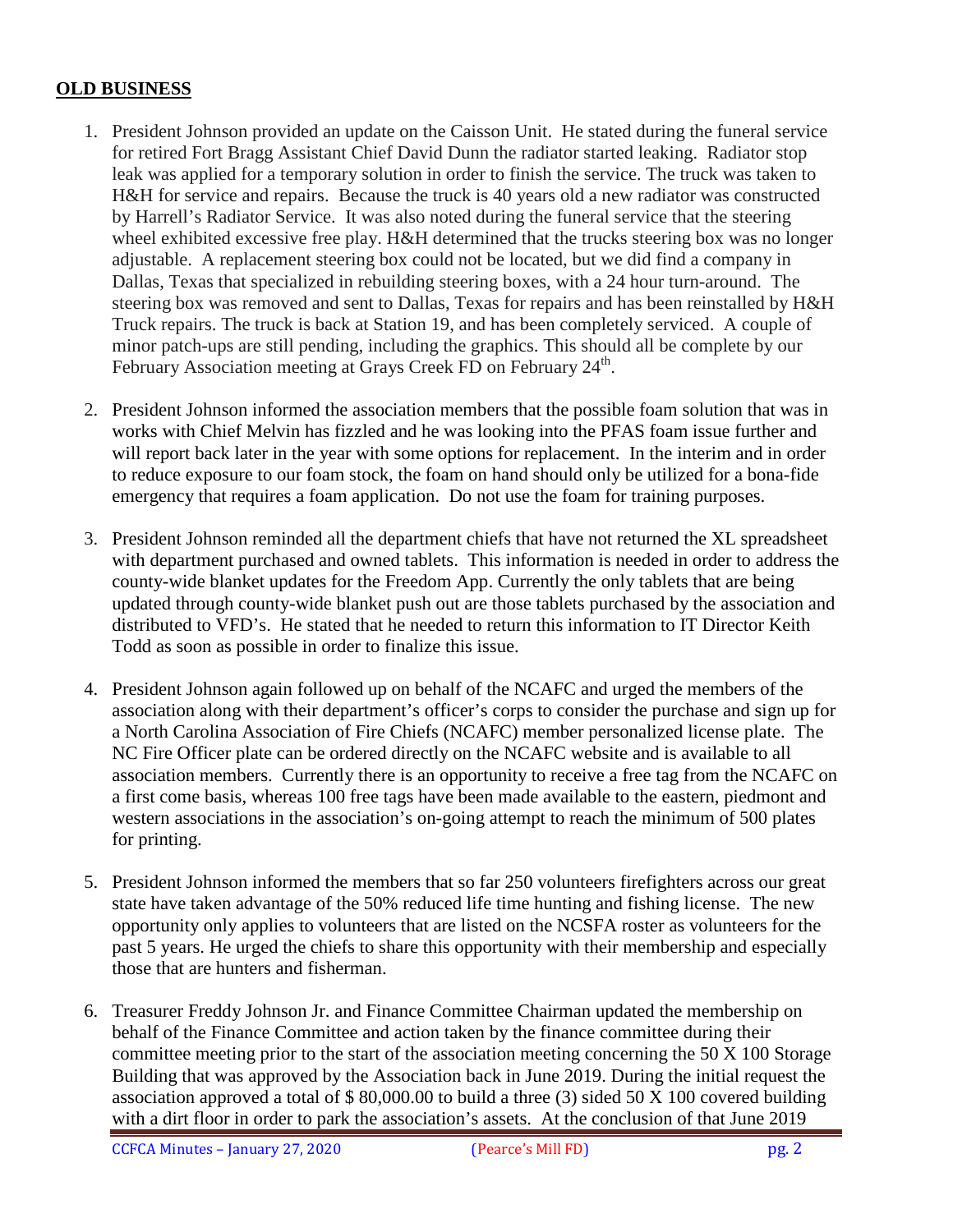meeting several chiefs approached the finance committee chairman and stated that the building should be fully enclosed from a security stand-point as well as totally removing and safeguarding our assets from the elements of weather. (See Enclosure # 2 Finance Committee Minutes dated January 27, 2020)

 After considerable discussion and a question and answer period Finance Committee Chairman Freddy Johnson Jr., on behalf of the Finance Committee made a **MOTION** to the full membership in order to move forward and build a fully enclosed CCFCA storage building at Station 19, 2190 Lake Upchurch Drive and authorize Tyson Steel Building Products, Inc. from Doerun, Georgia to construct the building for \$ 83,955.94, and to authorize \$ 42,895.00 for the required concrete slab to be completed by Carolina Concrete, Raeford, North Carolina and \$ 3,149.06 for incidental spending such as permits and associated building costs for a total of \$ 130,000.00. The motion was **SECONDED** by Beaver Dam Fire Chief Gary Brock and **APPROVED** by a membership roll call vote with EMS and Wade absent and Westarea and the Emergency Services Director Abstaining on the building vote. Based on Roberts Rules of Orders on Abstentions, the vote is neither counted as a yes or no vote and therefore will not impact the vote in any way. (See Enclosure # 3 Roll Call Vote) The treasurer was instructed to move the project forward and report back to the association on the progress during its regular scheduled monthly meetings.

### **NEW BUSINESS:**

- 1. President Johnson thanked the members that came out and joined retired Godwin-Falcon Fire Chief Wayne Lucas and Lieutenant Wayne Dorman last Saturday night for their retirement banquet. He stated it was a great service, and introduced Keith Matthews as the new Fire Chief for Godwin Falcon FD. Chief Lucas by proclamation has been awarded life time honorary membership with the association. He also announced that Deputy Fire Chief David Chavis is serving as the Interim Chief of the Vander FD due to the resignation pending retirement of long time Fire Chief Roddy Bullard who has served with the Vander Fire District for 62 years.
- 2. President Johnson announced that OSFM introduced a 2020 upgrade to the Chief's 101 class and in order for all Chiefs to stay current he asked Chief Melvin, our Secretary to present the Chief 101 upgrade class at our April meeting here at Pearce's Mill Fire Department. This will provide all of us another 5 year Chief 101 recertification time. The class is not for Chiefs that need the initial Chief 101 eight (8) hour class.
- 3. President Johnson announced that the NCFSA College scholarships applications are open and urged all the Chiefs to have members within their departments attending college or their family members to apply and support their scholarship quest. This is a great scholarship opportunity.
- 4. President Johnson announced that the North Carolina Fire & Rescue Commission (NCFRC) meeting is scheduled to be held here in Cumberland County on April 14, 2020 starting at 10 am. Additional information will be provided as we get closer to April. He requested that all Chiefs put April the  $14<sup>th</sup>$  on their calendars and try to attend this meeting.
- 5. President Johnson discussed adding the Command bus to a  $2<sup>nd</sup>$  alarm commercial working fire calls as well as ensuring Chiefs are calling for additional equipment and manpower during cold and hot weather incidents. He stated that COMS-1 is outfitted and ready for service. The bus will be dispatched on a first come basis, with multiple overlapping requests being determined by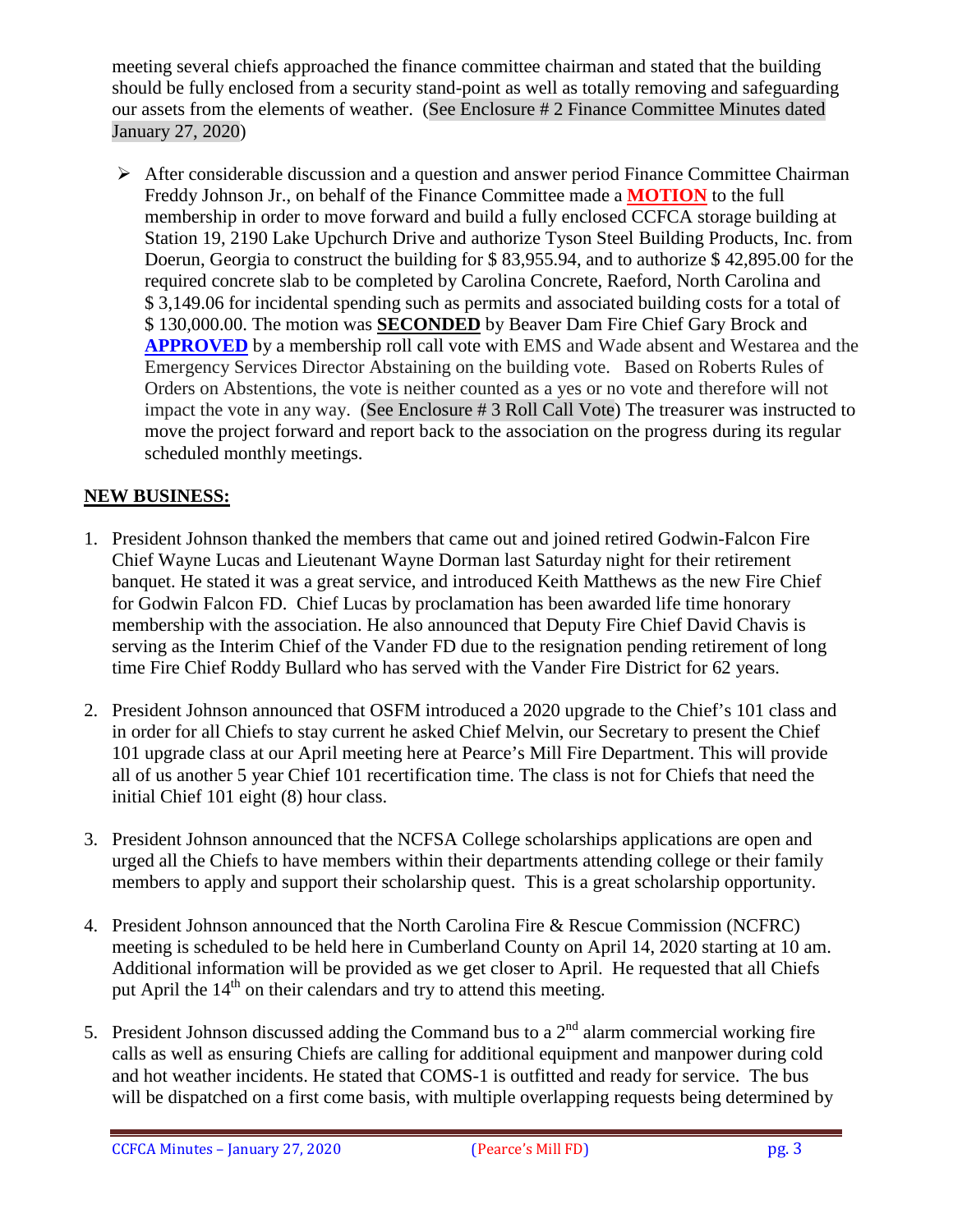the complexity of the incidents. President Johnson asked Chief Hodges to address additional engines for working fires and severe weather related calls.

- 6. President Johnson and Chief Melvin discussed the entry of emergency vehicles to Fort Bragg. Please call via radio to FB dispatch and let them know what gate you are entering from so that a lane can be cleared for your arrival. This can also be accomplished through Cumberland or City dispatch if you do not have the Fort Bragg dispatch talk groups or channels in your radio frequency line up.
- 7. President Johnson issued some proposed updates to the association's bylaws. He stated that our current By-Laws were last revised in 2013 and since then our organizational structure and assets have changed to justify up-dating our By-Laws in the best interest of our association. President Johnson pointed out essential points that required revision in our By-Laws. A **MOTION** was made by Pearce's Mill Deputy Fire Chief Tracy Smith to have President Johnson move forward with the revision and changes as discussed in the meeting to include clarifying **Article 2** paragraph 3.3 Associate members by adding the word County Commissioner instead of Fire Commissioner as well as adding all associate members currently not listed. **Article 3** Section 3 Bi-Annual Meetings Election of Officers update to indicate elections will be held in the month of May instead of January and **Article 4** Section 2 Election and Term of Office and finally **Article 5** Section 3 Standing Committees update to include newly and all current active committees. The motion was **SECONDED** by Spring Lake Fire Chief Jason Williams and unanimously **APPROVED** by a roll call vote of those in attendance. (See Enclosure # 4 Roll Call Vote)
- 8. President Johnson recognized Emergency Services Director Gene Booth for completing the Leading for Results Course at the University of North Carolina at Chapel Hill School of Governments.
- 9. President Johnson advised that the City of Fayetteville Fire Department is hosting a Center of Public Safety Excellence (CPSE) Quality Improvement through Accreditation workshop on April 6, 7 and 8, 2020. A copy of the flyer is in everyone's packet and anyone thinking about pursuing International Fire Service Accreditation should attend this essential workshop. For additional question please call the Fayetteville Fire Department Accreditation Manager.
- 10. Fire Marshal Kevin Lowther informed the members that he received an E-Mail from Greg Phillips, Cumberland County Health Department Emergency Management representative concerning stocking sufficient medicine for emergency responders in case of an epidemic here in Cumberland County. Greg requested that the following departments please submit an e-mail to Greg Phillips at [epiadmin@co.cumberland.nc.us](mailto:epiadmin@co.cumberland.nc.us) with a total membership number: Beaver Dam, Bethany, Cumberland Road, Godwin-Falcon, Grays Creek 18, and Stedman.

# **ELECTION OF OFFICERS**

1. President Johnson on behalf of the executive committee thanked the membership for the privilege of serving and also thanked the members of the Executive Committee for serving for the past 2 years and discussed the many years that the group has served and asked the general membership as a token of appreciation to give the members of the executive committee a round of applause. He further addressed the progress the association has made over the last two (2) decades and continues to make by being on a constant but deliberate path of improvement. He discussed our improvements with communications, technology as well as our newly adopted county-wide funding formula for the unincorporated areas of the county. Because no one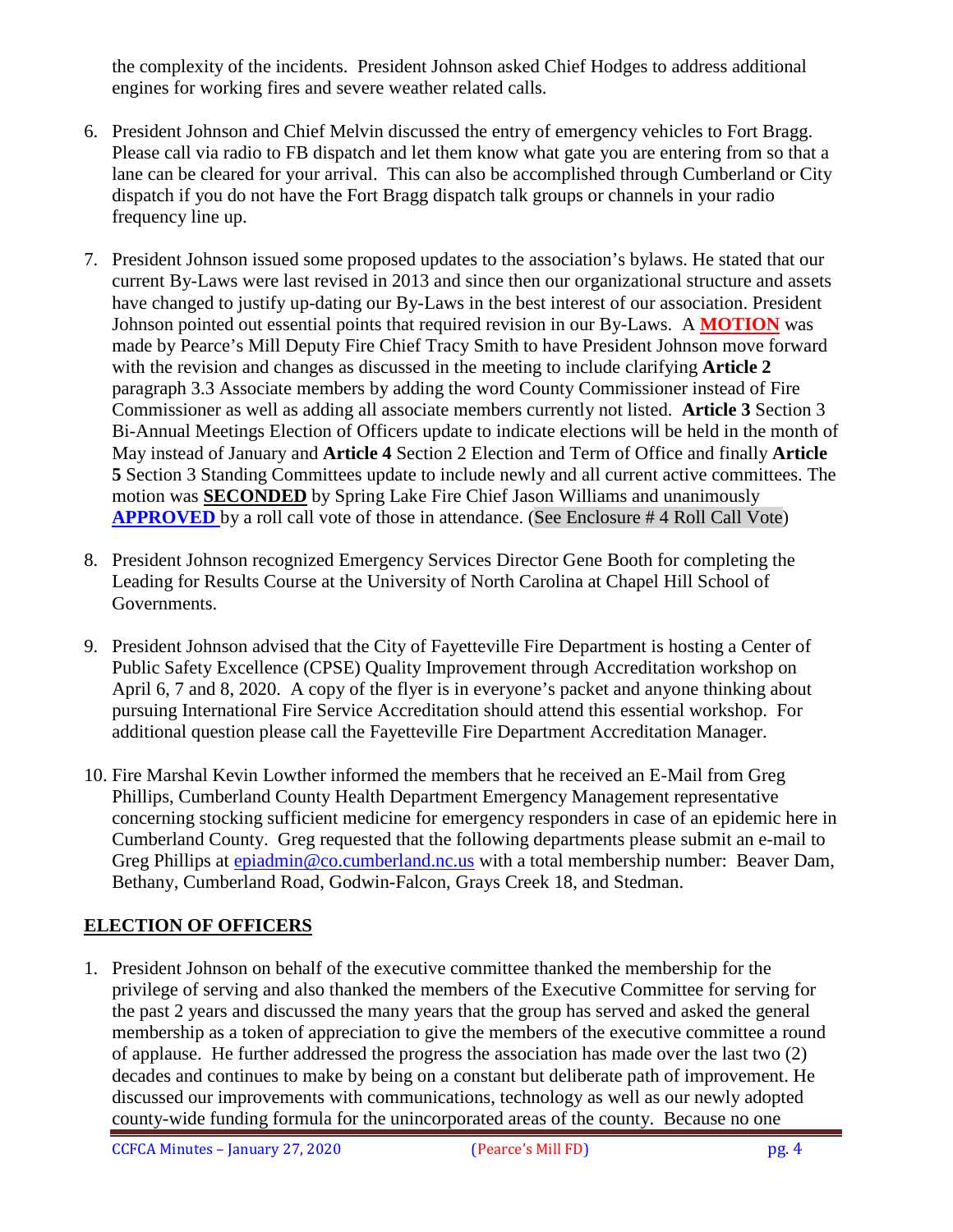volunteered to serve on the nominations committee President Johnson opened the floor for nominations for President, Vice President, Treasurer and Secretary. A **MOTION** was made by Grays Creek Station 24 Fire Chief Joe Marsh to re-elect the existing Executive Committee to another term of office to include a six (6) month extension to fall in line with our By-Law change by moving executive committee elections to the month of May in order to provide a transition period for the out-going and incoming association officers with an effective date of July 1 henceforth. The motion was **SECONDED** by Westarea Fire Chief Scott Bass and unanimously **APPROVED** by all voting members in attendance. The Executive Committee will be President Freddy Johnson Sr., Vice President Ronnie Marley, Treasurer Freddy Johnson Jr. and Secretary Mark Melvin. President Johnson thanked the membership for their continued support and confidence in our Executive Committee. The next Executive Committee elections will be conducted in May 2022. (See Enclosure # 5 Roll Call Vote)

### **COMMITTEE REPORTS:**

# **ID CARD/TECHNOLOGY COMMITTEE**

- **FYI.** Fire Chiefs are required to send a signed letter or memo with a firefighter requesting an ID Card. For any questions or an appointment contact 424-0694 or e-mail at [cjohnson.spfd@gmail.com](mailto:cjohnson.spfd@gmail.com)
	- President Johnson again asked the members to please recycle or return the clips used for our ID Cards. These clips are extremely expensive and we need to reuse them as much as possible in order to hold down costs. Please collect clips when your members leave a department and recycle the clips. He also reminded the membership that we do not print blue tags, which are considered a temporary tags only.

#### **FIRE PREVENTION/EDUCATION COMMITTEE** E-Mail: Chief T.J. McLamb [jmclamb@ci.fay.nc.us](mailto:jmclamb@ci.fay.nc.us)

• No report

**STANDARDS & POLICY COMMITTEE** A/C Kevin Murphy (SPFD # 13) Chairperson, E-Mail: [kmurphy1903@gmail.com](mailto:kmurphy1903@gmail.com)

• No report.

**MEMORIAL COMMITTEE** Chief R. Marley (Pearce's Mill) Chairperson,

E-Mail: [pmfd0301@nc.rr.com](mailto:pmfd0301@nc.rr.com)

• No report.

#### **AUTOMATIC AID/MUTUAL AID COMMITTEE** Chief Joe Marsh (GCFD # 24) Chairperson,

E-Mail: [gcfd24@nc.rr.com](mailto:gcfd24@nc.rr.com)

• No report

**FINANCE COMMITTEE** Deputy Chief Freddy Johnson Jr. (Stoney Point) Chairperson, E-Mail: [spfd1302@nc.rr.com](mailto:spfd1302@nc.rr.com)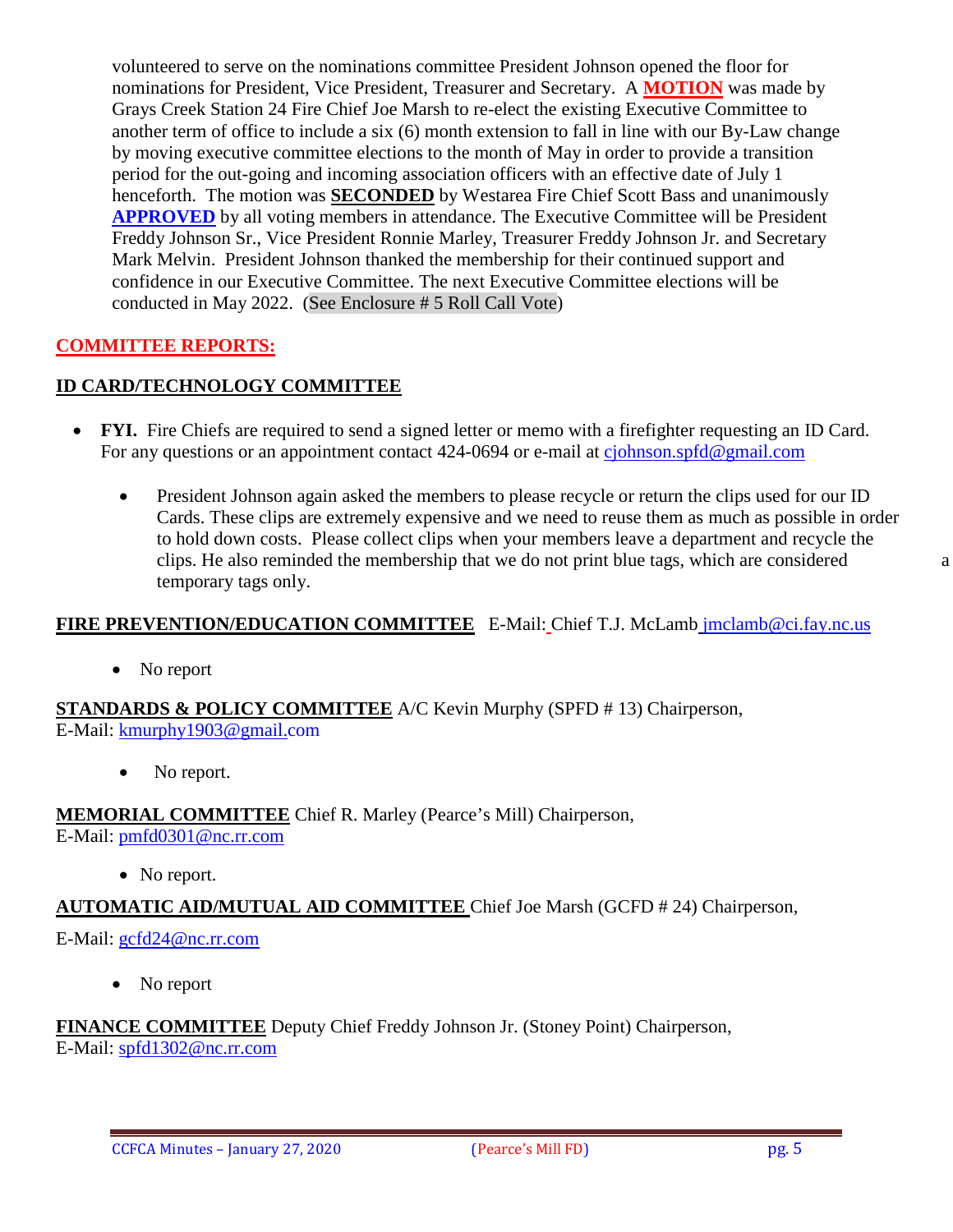• Treasurer Johnson Jr. reported that the balance tonight is \$506,293.95 with monthly liabilities due by the end of the month. See Old Business for update and progresses on the Associations Storage Building as well as Finance Committee action.

**RESCUE COMMITTEE** Deputy Chief Hank Harris (Cotton FD) Chairperson,

E-Mail: [cfd402@nc.rr.com](mailto:cfd402@nc.rr.com)

• President Johnson on behalf of Rescue Committee Chairman Deputy Chief Hank Harris informed the membership that the Committee recommended that rescue truck responses to various natural and manmade incidents along with major incidents within the county to respond two (2) rescue trucks to insure sufficiently trained manpower and equipment is responding. (See attached Rescue Committee Minutes dated January 14, 2020)

**COMMUNICATIONS /DISPATCH STEERING / AVL COMMITTEE** Chief Chuck Hodges (Hope Mills FD), Chairperson, E-Mail: clhodges@townofhopemills.com

• Chairman Hodges briefed that they are in discussions with radio vendors on the changes forthcoming in 2025. The full minutes of their meeting will be out shortly

**KNOX BOX COMMITTEE** – Fire Marshal Kevin Lowther (Emergency Services) Chairperson, E-Mail: [klowther@co.cumberland.nc.us](mailto:klowther@co.cumberland.nc.us)

• FM Lowder informed the membership that a group of chiefs met with the Knox Box representative at Stoney Point Fire Department. Because of the tremendous cost of current Knox Boxes it was decided to forego any purchases of the devices, whereas we do not have sufficient funds on hand.

**FIREHOUSE STEERING COMMITTEE** – Fire Chief T. J. McLamb (FFD) Chairperson, E-Mail: [tmclamb@ci.fay.nc.us](mailto:tmclamb@ci.fay.nc.us)

• No report

**NC WORKFORCE SOLUTION GRANTS – COMMITTEE** – Fire Chief Justin Nobles (SVFD # 23) Chairperson. E-Mail: [Jnobles@stedmanfire.com](mailto:Jnobles@stedmanfire.com)

• No Report

**JOINT INCIDENT / DISASTER RESPONSE COMMITTEE** – Assistant Fire Chief Richard Bradshaw (VFD) Chairperson, E-Mail: [rbradshaw1@nc.rr.com](mailto:rbradshaw1@nc.rr.com)

• No report.

# **ASSOCIATE MEMBERS REPORT**

**COUNTY MANAGERS OFFICE** – Assistant County Manager Tracy Jackson E-Mail: [tjackson@co.cumberland.nc.us](mailto:tjackson@co.cumberland.nc.us)

• Discussed the CC Grants program and the CC Citizens academy that was coming up.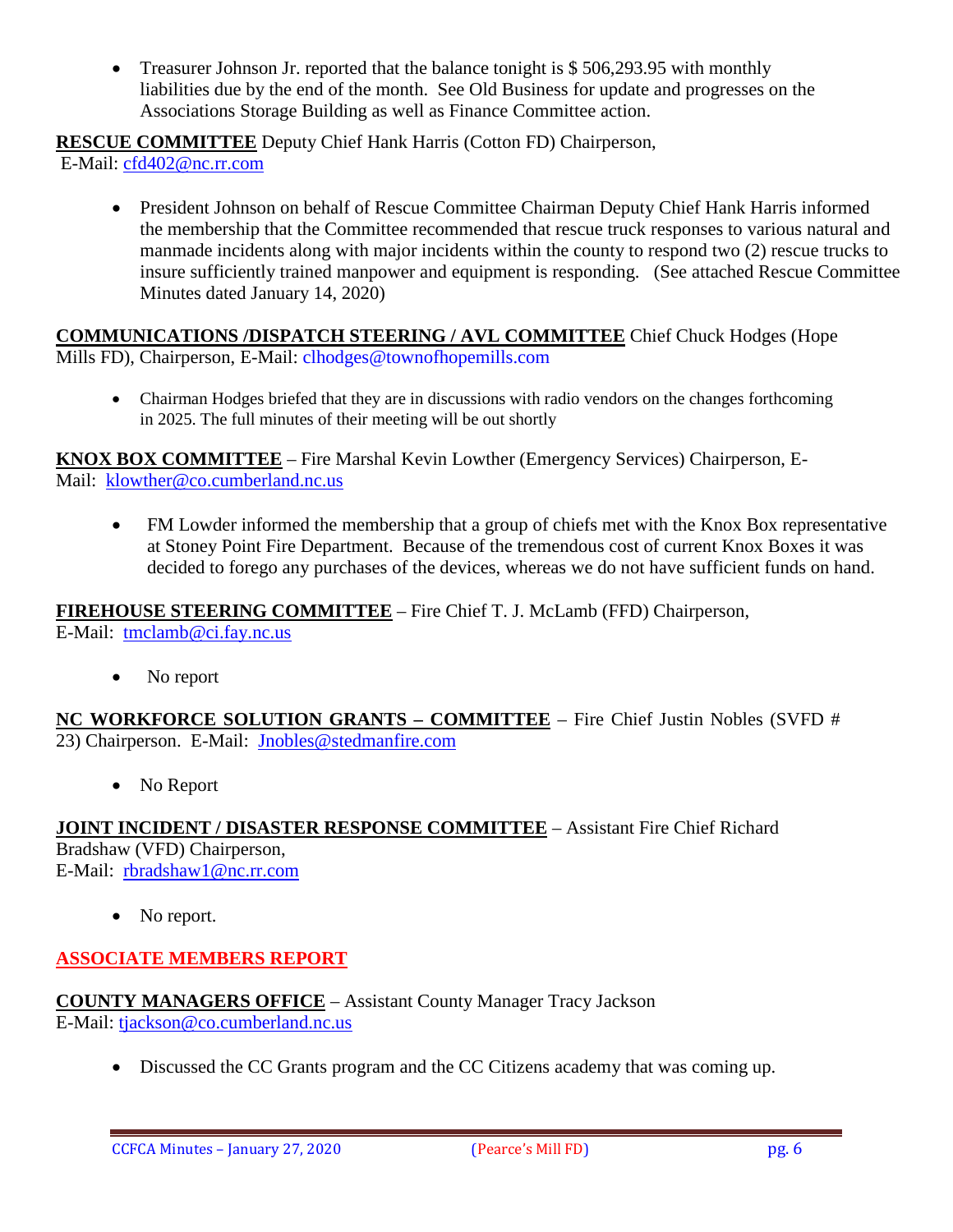#### **EMERGENCY SERVICES DIRECTOR/ ECC-911 (**Gene Booth, Director),

E-Mail: [gbooth@co.cumberland.nc.us](mailto:gbooth@co.cumberland.nc.us)

- *Director Booth* provided an update on the county fire districts competitive grant funding program. He briefly discussed survey results and stated that user friendly applications are being prepared and will be sent out in the immediate future with a short turnaround time. He requested representation from Chiefs Association by appointing three (3) Chiefs based on Low, Medium and High funding tiers. The competitive grant funds are to enhance local minimum service capabilities. President Johnson asked for volunteers. Director Booth also thanked everyone for sending in the 911 call referral reports.
- *Emergency Management Director Hendrix* gave out some dates on upcoming classes and an LEPC drill scheduled for March 4th.
- *FM Lowder* See Knox Box Committee Notes
- *Adam Johnson* Absent.

**EMS DIRECTOR:** Brian Pearce, Director E-Mail: bpearce@capefearvalley.com

• No report

**HAZMAT:** AC Robert Brinson, FFD - POC telephone for HAZMAT is 910-584-9550, E-Mail: [rbrinson@ci.fay.nc.us](mailto:rbrinson@ci.fay.nc.us)

• No report

FORESTRY DISTRICT Craig Gottfried, County Ranger, E-Mail: [craig.gottfried@ncagr.gov](mailto:craig.gottfried@ncagr.gov)

• County Ranger Gottfried was attending class and not able to attend the meeting.

**FTCC** Steve Drew, E-Mail: [drews@faytechcc.edu](mailto:drews@faytechcc.edu)

• An updated upcoming certification class schedule was provided in everyone's packet and Steve informed the membership that instructor firefighter requalification classes addressing the new 2020 standards are scheduled for Cumberland County on February  $10<sup>th</sup>$  at 2 pm and again on March 17, at 6 PM at the Airport Training Facility on Doc Bennet Road. Please share this information with your qualified Instructors.

**SHERIFF'S OFFICE** Sheriff Wright (Sr. Sgt. Steven Hodges – ATF)

• No report.

**FAYETTEVILLE POLICE –** Police Chief Gina Hawkins, Email [ghawkins@ci.fay.nc.us](mailto:ghawkins@ci.fay.nc.us)  (Captain Jay Devane) [jdevane@ci.fay.nc.us](mailto:jdevane@ci.fay.nc.us)

• No report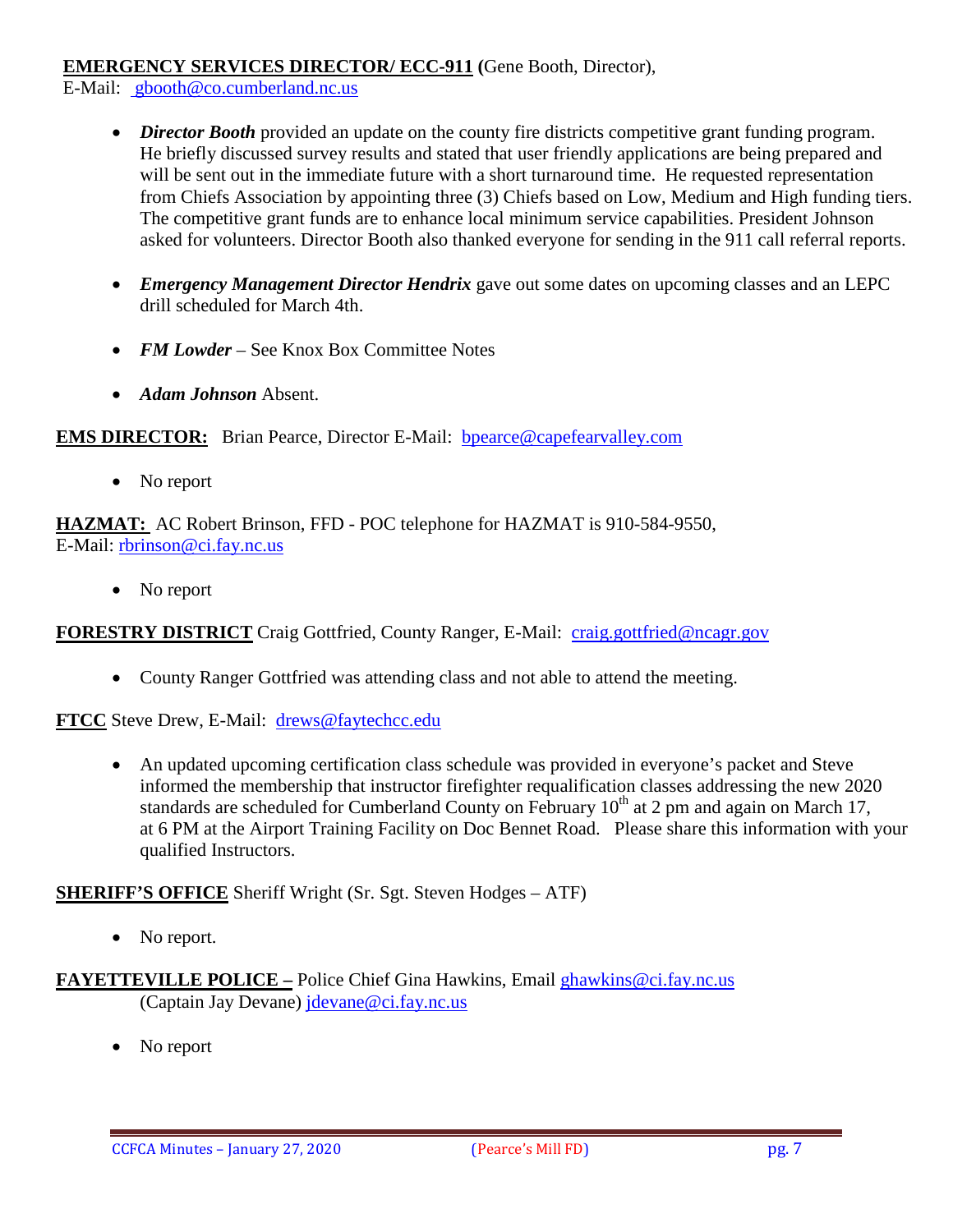#### **NC HIGHWAY PATROL** – Major Freddy Johnson Jr. SHP Special Operations.

E-Mail: [Freddy.johnson@ncdps.gov](mailto:Freddy.johnson@ncdps.gov) or Sergeant S. Johnson SHP Raleigh Training Center E-Mail [sean.johnson@ncdps.gov](mailto:sean.johnson@ncdps.gov)

• No report

**COUNTY COMMISSIONERS** Fire Commissioner Marshall Faircloth

• Commissioner Keefe discussed the grant program and thanked everyone for their work and support.

#### **FOR THE GOOD OF THE ASSOCIATION:**

No information

**ADJOURNMENT:** A motion was made to adjourn by Chief Brock and seconded by Chief Williams.

The meeting was adjourned at 2100 hours.

Respectfully Submitted By:

*Freddy l. Johnson Sr. Mark A. Melvin*

Freddy L. Johnson Sr., CFO Mark A. Melvin, CFO Fire Chief / President Fire Chief / Secretary

### **Enclosures – 5**

- 1 January 2020 Roll Call
- 2 Finance Committee Meeting Minutes 01/27/2020
- 3- Roll call vote for building to house CCFCA Assets
- 4 Roll call vote for by-laws to be updated
- 5 Roll call vote for election of the Executive Committee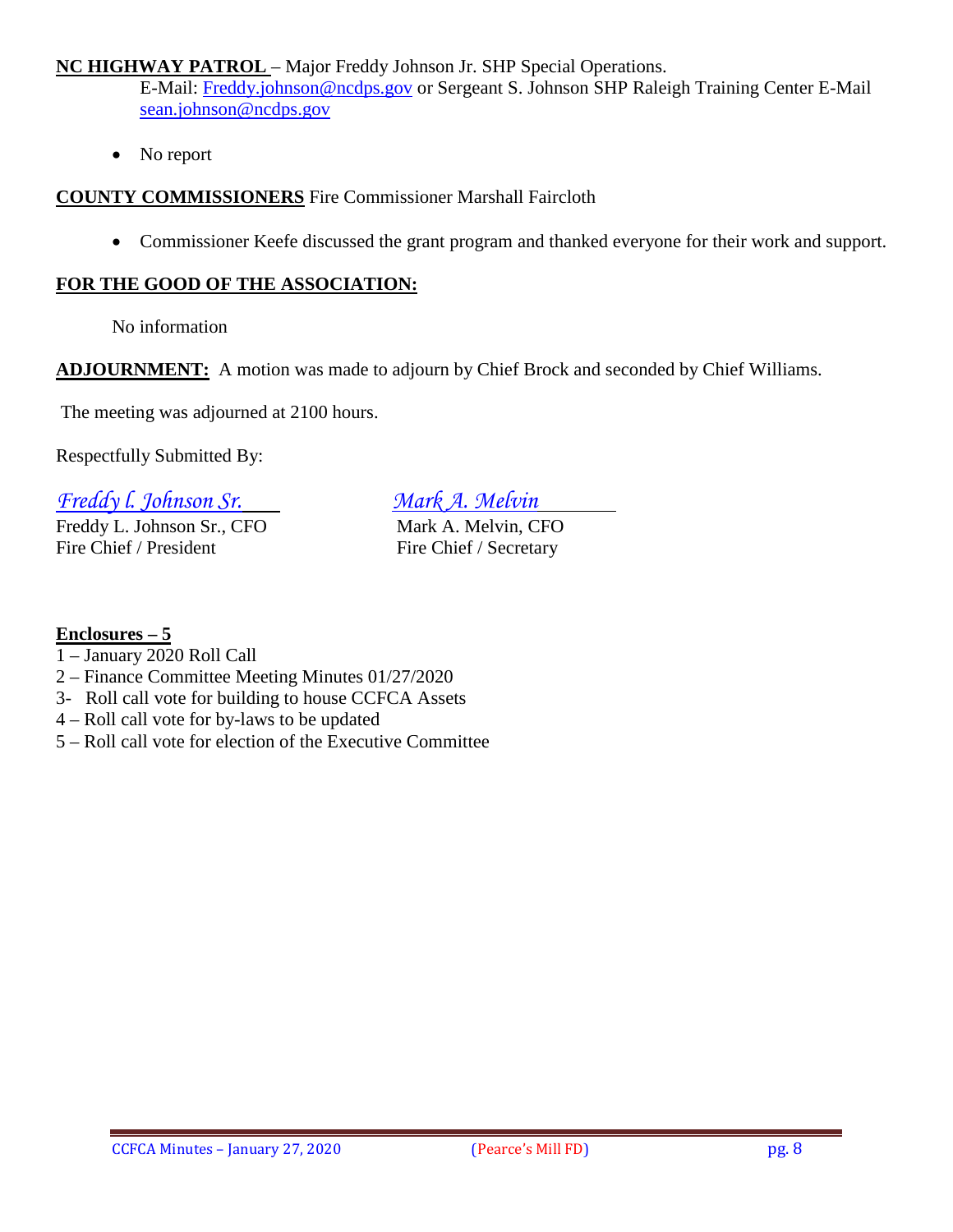

#### *``CUMBERLAND COUNTY FIRE CHIEF'S ASSOCIATION MONTHLY - ROLL CALL / ATTENDANCE*  **2020**



|    | <b>MEMBERS PRESENT</b><br>(19)                                                                         | 17                      |                       |                       |                                                   |                                             |                        |                                     |                            |                                   |                   |                         |                              |
|----|--------------------------------------------------------------------------------------------------------|-------------------------|-----------------------|-----------------------|---------------------------------------------------|---------------------------------------------|------------------------|-------------------------------------|----------------------------|-----------------------------------|-------------------|-------------------------|------------------------------|
|    | <b>ASSOCIATES PRESENT (10)</b>                                                                         | 8                       |                       |                       |                                                   |                                             |                        |                                     |                            |                                   |                   |                         |                              |
|    | <b>TOTAL ATTENDANCE</b>                                                                                | 51                      |                       |                       |                                                   |                                             |                        |                                     |                            |                                   |                   |                         |                              |
|    | <b>CC Fire Chiefs</b><br><b>DEPARTMENTS</b><br>&<br><b>ORGANIZATION</b><br><b>Chief's Only Meeting</b> | PMFD<br>27-JAN-20-      | GCFD-18<br>24-FEB-20- | HMFD-21<br>23-MAR-20- | PMFD<br>$\blacksquare$<br><b>APR-20</b><br>$27 -$ | <b>SLFD-22</b><br>$\mathbf{I}$<br>25-MAY-20 | SVFD-23<br>22-JUN-120- | PMFD<br>$\blacksquare$<br>27-JUL-20 | GCFD-24<br>-1<br>24-AUG-20 | <b>BDFD-26</b><br>л.<br>28-SEP-20 | 26-OCT-120 - PMFD | FFD-17<br>$23-NOV-20 -$ | <b>SHERIFF</b><br>21-DEC-20- |
|    | <b>MEMBERS</b>                                                                                         |                         |                       |                       |                                                   |                                             | <b>MEETING DATES</b>   |                                     |                            |                                   |                   |                         |                              |
| 01 | <b>BEAVER DAM STA 26 &amp; 27</b>                                                                      | P                       |                       |                       |                                                   |                                             |                        |                                     |                            |                                   |                   |                         |                              |
| 02 | <b>BETHANY STA12</b>                                                                                   | P                       |                       |                       |                                                   |                                             |                        |                                     |                            |                                   |                   |                         |                              |
| 03 | <b>COTTON STA 4</b>                                                                                    | P                       |                       |                       |                                                   |                                             |                        |                                     |                            |                                   |                   |                         |                              |
| 04 | <b>CUMBERLAND ROAD STA 5</b>                                                                           | $\overline{\mathsf{P}}$ |                       |                       |                                                   |                                             |                        |                                     |                            |                                   |                   |                         |                              |
| 05 | <b>EASTOVER STA1</b>                                                                                   | P                       |                       |                       |                                                   |                                             |                        |                                     |                            |                                   |                   |                         |                              |
| 06 | <b>EMS EMERGENCY MED SVC</b>                                                                           | A                       |                       |                       |                                                   |                                             |                        |                                     |                            |                                   |                   |                         |                              |
| 07 | <b>FAYETTEVILLE FIRE DEPT</b>                                                                          | P                       |                       |                       |                                                   |                                             |                        |                                     |                            |                                   |                   |                         |                              |
| 08 | <b>FORT BRAGG FIRE DEPT</b>                                                                            | P                       |                       |                       |                                                   |                                             |                        |                                     |                            |                                   |                   |                         |                              |
| 09 | <b>GODWIN - FALCON STA 17</b>                                                                          | P                       |                       |                       |                                                   |                                             |                        |                                     |                            |                                   |                   |                         |                              |
| 10 | <b>GRAYS CREEK STA 18</b>                                                                              | P                       |                       |                       |                                                   |                                             |                        |                                     |                            |                                   |                   |                         |                              |
| 11 | <b>GRAYS CREEK STA 24</b>                                                                              | P                       |                       |                       |                                                   |                                             |                        |                                     |                            |                                   |                   |                         |                              |
| 12 | <b>HOPE MILLS STA 21</b>                                                                               | P                       |                       |                       |                                                   |                                             |                        |                                     |                            |                                   |                   |                         |                              |
| 13 | <b>PEARCE'S MILL STA 3</b>                                                                             | $\overline{\mathsf{P}}$ |                       |                       |                                                   |                                             |                        |                                     |                            |                                   |                   |                         |                              |
| 14 | <b>SPRING LAKE STA 22</b>                                                                              | P                       |                       |                       |                                                   |                                             |                        |                                     |                            |                                   |                   |                         |                              |
| 15 | <b>STEDMAN STA 23</b>                                                                                  | P                       |                       |                       |                                                   |                                             |                        |                                     |                            |                                   |                   |                         |                              |
| 16 | <b>STONEY POINT STA 13 &amp; 19</b>                                                                    | P                       |                       |                       |                                                   |                                             |                        |                                     |                            |                                   |                   |                         |                              |
| 17 | <b>VANDER STA 2 &amp; 8</b>                                                                            | P                       |                       |                       |                                                   |                                             |                        |                                     |                            |                                   |                   |                         |                              |
| 18 | <b>WADE STA 16</b>                                                                                     | A                       |                       |                       |                                                   |                                             |                        |                                     |                            |                                   |                   |                         |                              |
| 19 | <b>WESTAREA STA 15-20 &amp; 25</b>                                                                     | P                       |                       |                       |                                                   |                                             |                        |                                     |                            |                                   |                   |                         |                              |
|    |                                                                                                        |                         |                       |                       | <b>ASSOCIATE MEMBERS</b>                          |                                             |                        |                                     |                            |                                   |                   |                         |                              |
| 01 | <b>CC EMERGENCY SERVICES</b>                                                                           | P                       |                       |                       |                                                   |                                             |                        |                                     |                            |                                   |                   |                         |                              |
| 02 | <b>COUNTY COMMISSIONERS</b>                                                                            | P                       |                       |                       |                                                   |                                             |                        |                                     |                            |                                   |                   |                         |                              |
| 03 | <b>COUNTY MGR OFFICE</b>                                                                               | P                       |                       |                       |                                                   |                                             |                        |                                     |                            |                                   |                   |                         |                              |
| 04 | <b>FAYETTEVILLE PD</b>                                                                                 | P                       |                       |                       |                                                   |                                             |                        |                                     |                            |                                   |                   |                         |                              |
| 05 | <b>FORESTRY</b>                                                                                        | E                       |                       |                       |                                                   |                                             |                        |                                     |                            |                                   |                   |                         |                              |
| 06 | <b>FTCC</b>                                                                                            | P                       |                       |                       |                                                   |                                             |                        |                                     |                            |                                   |                   |                         |                              |
| 07 | <b>HAZMAT</b>                                                                                          | P                       |                       |                       |                                                   |                                             |                        |                                     |                            |                                   |                   |                         |                              |
| 08 | <b>HIGHWAY PATROL</b>                                                                                  | P                       |                       |                       |                                                   |                                             |                        |                                     |                            |                                   |                   |                         |                              |
| 09 | <b>RETIRED FIRE CHIEFS</b>                                                                             | P                       |                       |                       |                                                   |                                             |                        |                                     |                            |                                   |                   |                         |                              |
| 10 | <b>SHERIFFS OFFICE</b>                                                                                 | A                       |                       |                       |                                                   |                                             |                        |                                     |                            |                                   |                   |                         |                              |

#### **Special Notes**:

*CODES:* (P) – Present (A)-Absent (E) – Excused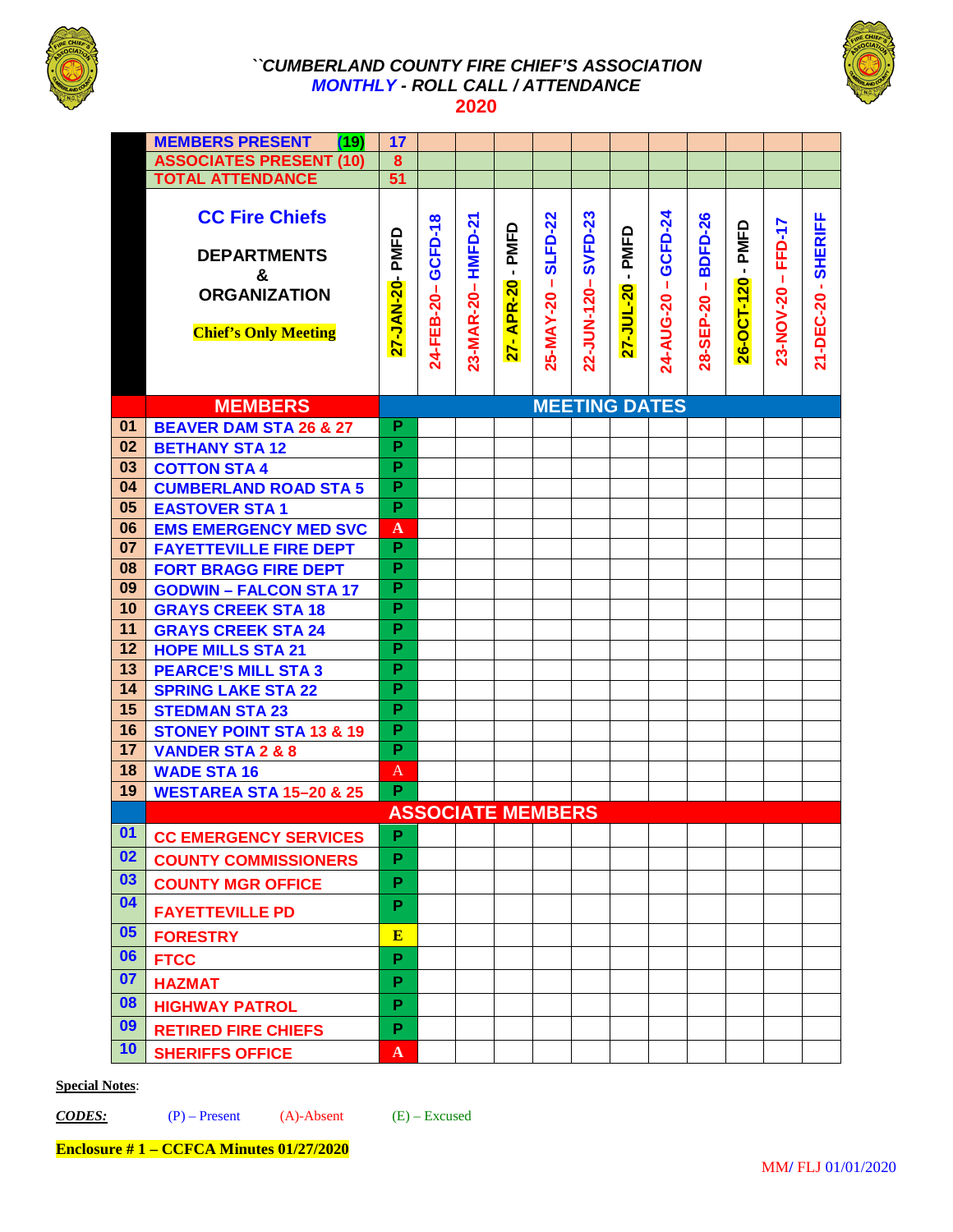



### **Finance Committee Minutes January 27, 2020** – Pearce's Mill Fire Department

**Call to Order:** President Johnson Sr. advised that Finance Committee Chairman Freddy Johnson Jr., was tied up in traffic on I-95 and would be a few minutes late. In his absence and pending his arrival the meeting was called to order by President Johnson at 6:05 pm.

| ## | <b>MEMBERS PRESENT</b>                              | <b>MEMBERS ABSENT</b> |
|----|-----------------------------------------------------|-----------------------|
| 01 | Freddy Johnson Jr. - SPFD - Chairman                |                       |
| 02 | Kevin Herndon – GCFD # 18 - Vice Chairman           |                       |
| 03 | Bill Autry – BFD - Member                           |                       |
| 04 | Keith Matthews – GFFD - Member                      |                       |
| 05 | Scott Bass – WAFD - Member                          |                       |
| 06 | Bill Miller – WCFD – Member                         |                       |
| 07 | Gene Booth $-ES - Member$                           |                       |
| 08 | Mark Melvin – FBFD – Executive Committee            |                       |
| 09 | Ronnie Marley – PMFD – Executive Committee          |                       |
| 10 | Freddy Johnson Sr - SPFD - Executive Committee      |                       |
| 11 | JD Matthews $-$ GCFD $\#$ 18 $-$ Present Non-Voting |                       |
| 12 |                                                     |                       |

#### **1. Treasures Finance Report:**

 $\triangleright$  Association President Johnson Sr. presented to all finance committee members present copies of the association's detailed transaction and financial category report for the period July 1, 2019 through January 27, 2020. He also handed out completed financial Audits completed by Haigh, Byrd and Lambert, PLLC for the Fiscal Year 2018 – 2019 ending June 30, 2019. He stated that the audit was turned into the Cumberland County Internal Auditor in accordance with our new county contract. All members present reviewed the financial audit data and all questions concerning the audits accumulating assets were answered. President Johnson stated that many of the listed assets will be removed from the audit this year. He stated that association voted and approved the disposal of records as well as assets no longer in our inventory but still listed. Because this action was approved during our current fiscal year the audits will be updated to reflect the removal of assets no longer viable in this year's audit. A discussion on the financial audit as well as the transaction and category report followed by all committee members. Member Scott Bass recommended that for our 2020 – 2021 we set budget amounts for the various fleet and trailer assets and discuss these budget items should all funds be expended prior to the end of the fiscal year, in order to shift funds if necessary. President Johnson stated that we will set up budgets within our Quicken Financial Records management system and report back quarterly on any amounts expended or if there is an emergency that would require action by the finance committee. At the conclusion of the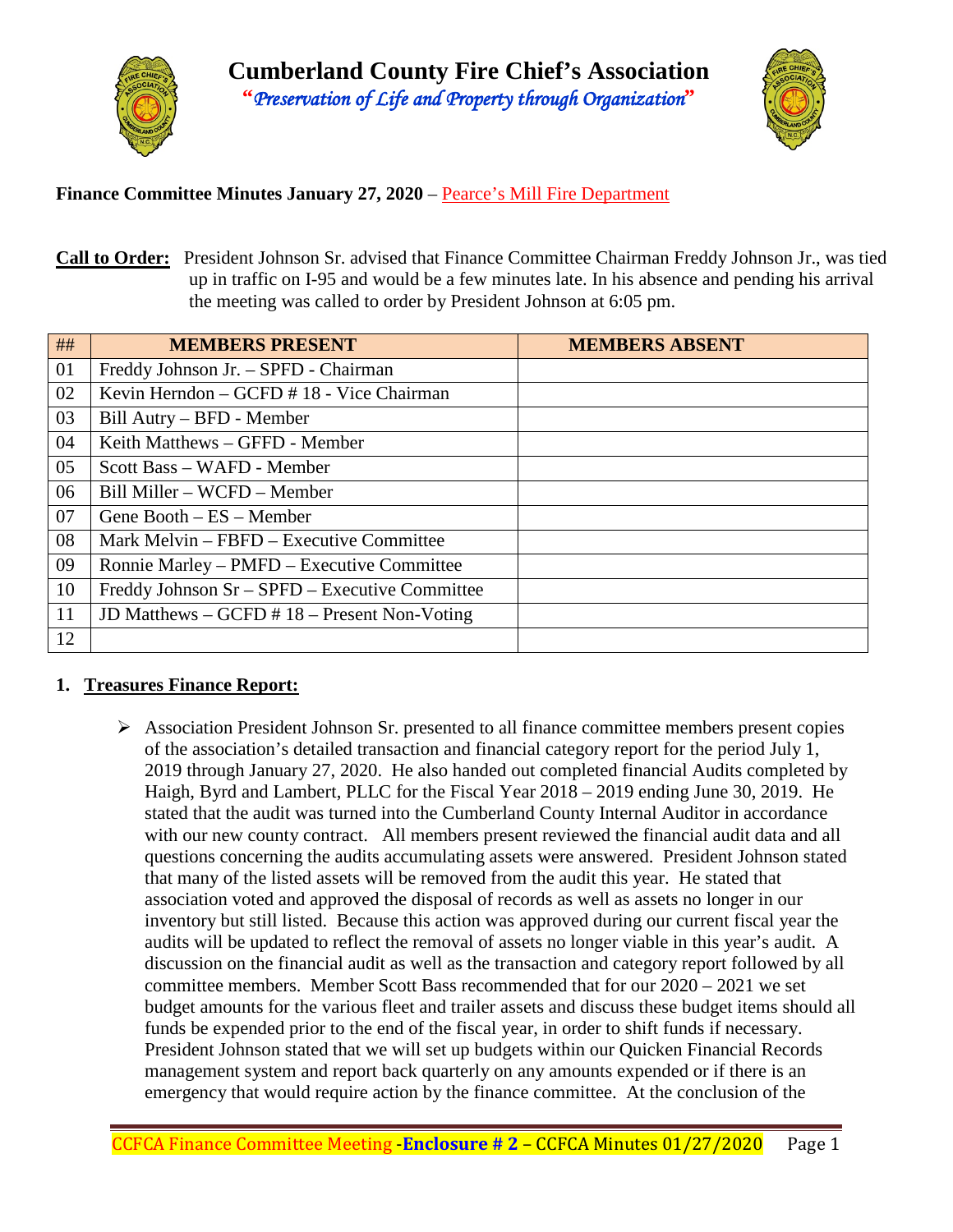discussion phase Grays Creek Fire Department Station 18 Fire Chief Kevin Herndon made a **MOTION** to approve the Fiscal Year 2018-2019 Association Financial Audit prepared by HAIGH, BYRD & LAMBERT, LLP Certified Public Accountants and the July 1, 2019 through January 26, 2020 detailed transaction and Profit & Loss Detail reports as presented by the Treasurer and Finance Committee Chairman Freddy Johnson Jr. The Motion was **SECONDED** BY Wade Community Fire Department Assistant Fire Chief Billy Miller and **APPROVED** by **ALL** finance and executive committee members present.

 $\triangleright$  Finance Chairman Freddy Johnson Jr., updated the committee members present about the 50 X 100 Storage Building that was approved by the Association back in June 2019. During the initial request the association approved a total of  $$80,000.00$  to build a three (3) sided 50 X 100 covered building with a dirt floor in order to park the association's assets. At the conclusion of that June 2019 meeting several chiefs approached the finance committee chairman and stated that the building should be fully enclosed from a security stand-point as well as totally removing and safeguarding our assets from the elements of weather. At the time the cost of metal buildings was high, whereas all quotes received were higher than what was approved. A follow-up in early January 2020 provided a significant reduction in prices of metal buildings and therefore the Finance Committee Chairman requested quotes to fully enclose the building complete with insulations, gutters and 14 X 14 garage doors and a concrete slab to support fire trucks with a small apron. In doing so Finance Chairman Johnson Jr. explained all ramifications to the committee members. He stated that Stoney Point had sufficient acreage to support the building and in preparation has cleared 2 acres of land and built a foundation pad for the building, at their expense. He stated that the SPFD Board of Directors has approved the CCFCA to build their building on SPFD property and provided life time access to the building. He further reminded the members that all the assets have been parked and maintained at Station 19 for years now and taken up much needed SPFD apparatus bay and parking space. With the addition of the mobile command bus and the new Caisson unit, as well as the 30 foot Fire Life Safety House along with our support trailers the time has come to urgently secure those assets. President Johnson stated that he allows the Stoney Point Maintenance Officer to work on all CCFCA assets and has so for years with no charges to the CCFCA. Maintenance Officer Stewart who is extremely gifted as a mechanic and in fabrications is solely responsible for all the modifications to the bus and caisson unit and has spent many hours, as well as after hours on his own time working and maintaining CCFCA assets to ensure that they are available when needed. A discussion followed amongst all committee members. Westarea Fire Department Fire Chief Scott Bass was not in favor of building a site on Stoney Point property, and recommended that the assets be kept and maintained and responded by Emergency Services at their new 9-1-1 building at 500 Executive Place. Grays Creek Fire Department Station 18 Fire Chief Kevin Herndon recommended that the new training center site on Tom Starling Road could be utilized as a possible site for building the storage building and maintaining the CCFCA assets. ES Director Gene Booth stated that he and his staff were not in a position to maintain or respond the CCFCA assets at their new building location. It was also discussed that FTCC Training Coordinator Steve Drew would also not be in a position to maintain or respond CCFCA Assets, and that permission for building on FTCC property must first be obtained from FTCC. President Johnson offered Chief Bass to build the building on Westarea property provided they had the space and able to maintain and respond the assets as needed. Chief Bass declined the offer. Chairman Johnson Jr. advised that with the construction of I-295 Station 19 will be within .5 tents of a mile from the on and off ramp to I-295 thus providing quick access and response to all assets.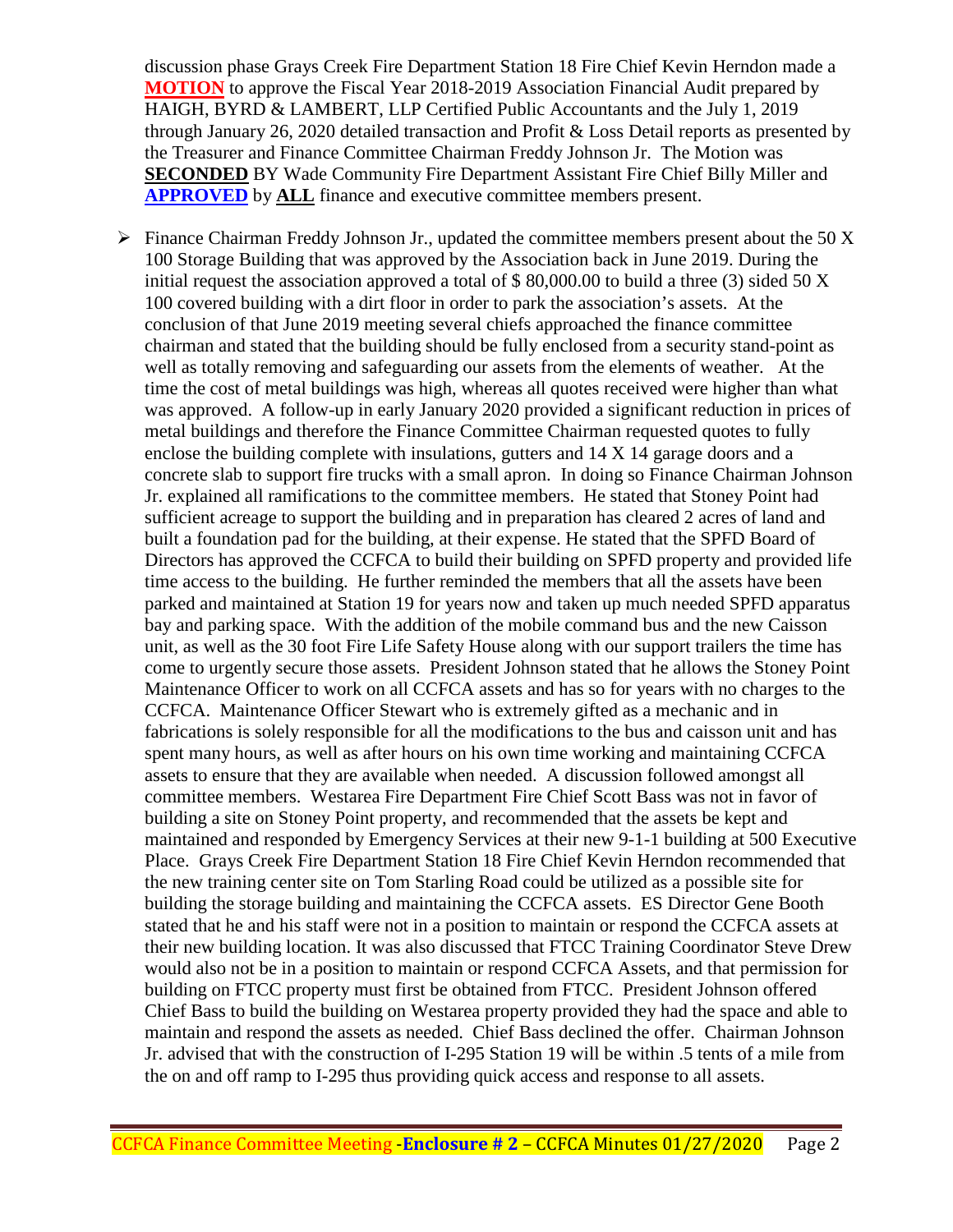After considerable discussion with everyone present Wade Community Fire Department representative Assistant Chief Billy Miller made a **MOTION** to move forward and built the CCFCA storage building at Station 19 and authorize \$ 84,000.00 for the building, \$ 43,000.00 for the required concrete slap and \$ 3,000.00 for incidental spending such as permits and associated costs for a total of \$ 130,000.00 and authorize the Treasurer and Finance Committee Chairman Freddy Johnson Jr. on behalf of the Finance Committee to present the motion to the full association membership for a final vote. The motion was **SECONDED** by Bethany Fire Department committee member Deputy Fire Chief Bill Autry and **APPROVED** by eight (8) members of the finance and executive committee members present. Fire Chief Kevin Herndon wanted input from the association membership before casting a vote and Fire Chief Scott Bass voted **NO**.

| ##             | <b>MEMBERS PRESENT</b>                              | FY 18/19 AUDITS / Finance Rpts. | <b>Building Storage Bldg.</b>     |
|----------------|-----------------------------------------------------|---------------------------------|-----------------------------------|
| 01             | Freddy Johnson Jr. - SPFD - Chairman                | <b>YES</b>                      | <b>YES</b>                        |
| 02             | Kevin Herndon $-$ GCFD $\#$ 18 - Vice Chairman      | <b>YES</b>                      | Req. Input from Assoc. Membership |
| 03             | Bill Autry – BFD - Member                           | <b>YES</b>                      | <b>YES</b>                        |
| 04             | Keith Matthews – GFFD - Member                      | <b>YES</b>                      | <b>YES</b>                        |
| 0 <sub>5</sub> | Scott Bass – WAFD - Member                          | <b>YES</b>                      | <b>NO</b>                         |
| 06             | Bill Miller – WCFD – Member                         | <b>YES</b>                      | <b>YES</b>                        |
| 07             | Gene Booth $-ES - Member$                           | <b>YES</b>                      | <b>YES</b>                        |
| 08             | Mark Melvin – FBFD – Executive Committee            | <b>YES</b>                      | <b>YES</b>                        |
| 09             | Ronnie Marley – PMFD – Executive Committee          | <b>YES</b>                      | <b>YES</b>                        |
| 10             | Freddy Johnson $Sr - SPPD - Executive$ Committe     | <b>YES</b>                      | <b>YES</b>                        |
| 11             | JD Matthews $-$ GCFD $\#$ 18 $-$ Present Non-Voting | N/A                             | N/A                               |
|                |                                                     | <b>Unanimous</b>                | $8$ For $-1$ NO $-1$ Add Info     |

#### **2. Adjournment:**

With no further business a **MOTION** was made by Chief Keith Matthews to ADJOURN the Finance Committee meeting. The motion was **SECONDED** by Deputy Chief Bill Autry and **APPROVED** by all committee members present at 1910 hours. The next Finance Committee meeting is scheduled for April 27, 2020 at 1800 Hours at Pearce's Mill Fire Department.

Submitted By:

Freddy L. Johnson Jr.

FREDDY L. JOHNSON JR. Deputy Fire Chief Chairman Finance Committee / Treasurer

CF: Attached to the January 27, 2020 Minutes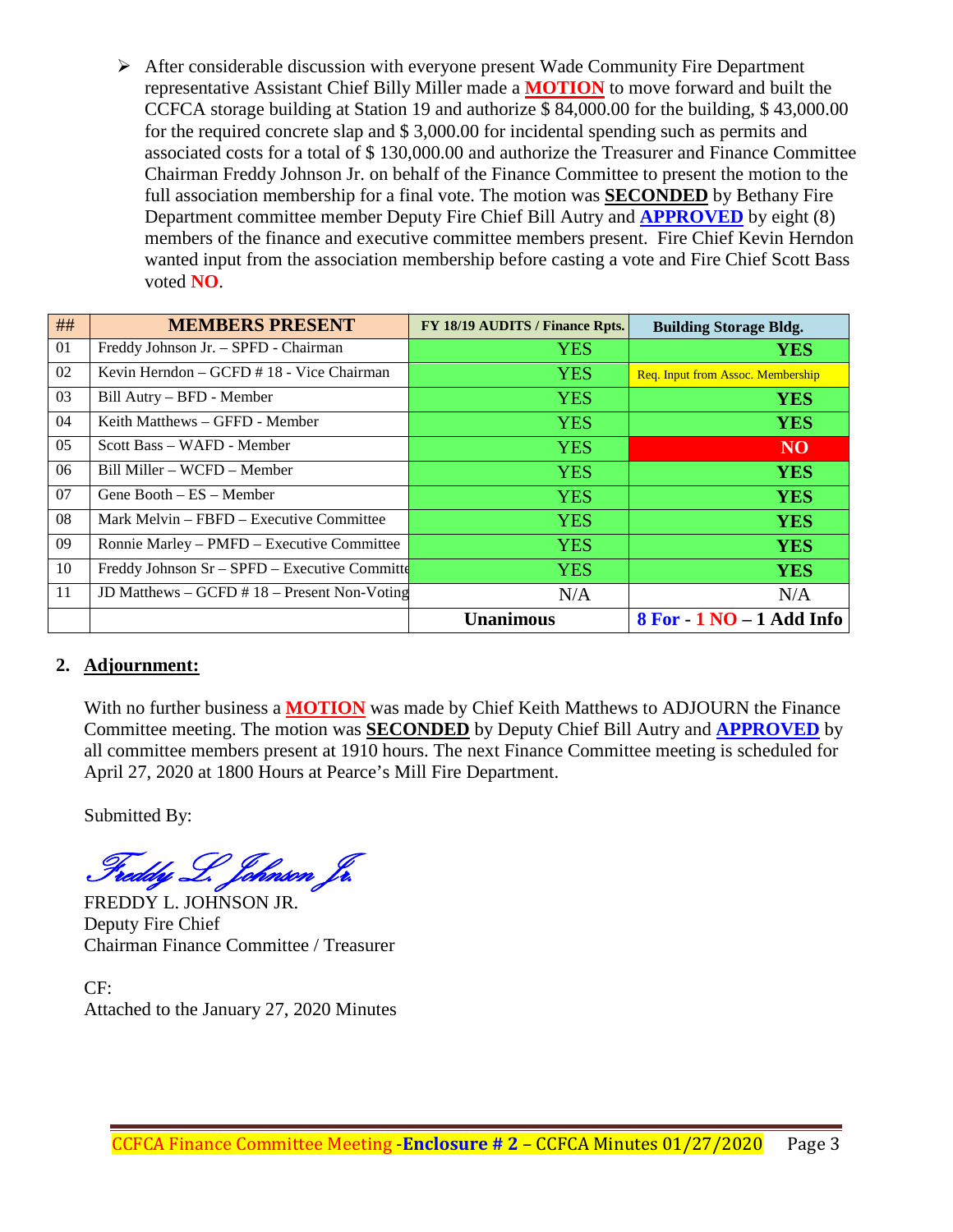# **CUMBERLAND COUNTY FIRE CHIEF'S ASSOCIATION VOTE ROLL CALL 2020**

*1.* **MOTION:** On behalf of the Finance Committee a *motion was introduced by the Finance Committee Chairman & Association Treasurer Deputy Chief Freddy Johnson Jr. to approve the action taken by the Finance Committee on January 27, 2020 to finalize and AMEND the purchase price of the 50 X 100 CCFCA storage building previously approved. The new motion addresses security issues as well as related severe weather conditions previously not considered. The building will house the association assets and equipment, and the new motion will authorize to fully enclose the building with the required concrete slap along with required incidental expenditures such as building permits and related expenses. The building will be purchased from Tyson Steel Building Products, Inc. Doerun, Georgia, in the amount of \$ 83,955.94 and the concrete slap with Carolina Concrete in the amount of \$ 42,895.00 with additional funds in the amount of \$ 3,149.06 for incidental liabilities. For a total of \$ 130,000.00. The MOTION was SECONDED by Fire Chief Gary Brock and after a general discussion - APPROVED by the majority of members present. See vote tally below.* 

#### *2. Voting Record - CCFCA Asset Storage Building 50 X 100*

| <b>MEMBERS PRESENT ELIGIBLE TO VOTE (20)</b>      |                             |  |  |  |  |  |  |
|---------------------------------------------------|-----------------------------|--|--|--|--|--|--|
|                                                   |                             |  |  |  |  |  |  |
| DEPARTMENT ORGANIZATION<br>* Chief's Only Meeting | 27 January 2020<br>PMFD # 3 |  |  |  |  |  |  |
| <b>MEMBERS</b><br><b>BEAVER DAM STA 26 - 27</b>   |                             |  |  |  |  |  |  |
| <b>BETHANY STA12</b>                              | <b>Yes</b>                  |  |  |  |  |  |  |
| <b>COTTON STA 4</b>                               | Yes<br><b>Yes</b>           |  |  |  |  |  |  |
| <b>CUMBERLAND ROAD STA 5</b>                      | <b>Yes</b>                  |  |  |  |  |  |  |
| <b>EASTOVER STA1</b>                              | Yes                         |  |  |  |  |  |  |
| <b>EMERGENCY SERVICES DIRECTOR</b>                | <b>Abstained</b>            |  |  |  |  |  |  |
| <b>EMS-EMERGENCY MEDICAL SERVICES</b>             | <b>Absent</b>               |  |  |  |  |  |  |
| <b>FAYETTEVILLE FIRE DEPT</b>                     | <b>Yes</b>                  |  |  |  |  |  |  |
| <b>FORT BRAGG FIRE DEPT</b>                       | <b>Yes</b>                  |  |  |  |  |  |  |
| <b>GODWIN-FALCON STA 17</b>                       | <b>Yes</b>                  |  |  |  |  |  |  |
| <b>GRAYS CREEK 18</b>                             | <b>Yes</b>                  |  |  |  |  |  |  |
| <b>GRAYS CREEK 24</b>                             | <b>Yes</b>                  |  |  |  |  |  |  |
| <b>HOPE MILLS STA 21</b>                          | <b>Yes</b>                  |  |  |  |  |  |  |
| <b>PEARCE'S MILL STA 3</b>                        | <b>Yes</b>                  |  |  |  |  |  |  |
| <b>SPRING LAKE STA 22</b>                         | <b>Yes</b>                  |  |  |  |  |  |  |
| <b>STEDMAN STA 23</b>                             | <b>Yes</b>                  |  |  |  |  |  |  |
| <b>STONEY POINT STA 13 - 19</b>                   | <b>Yes</b>                  |  |  |  |  |  |  |
| <b>VANDER STA 2 - 8</b>                           | <b>Yes</b>                  |  |  |  |  |  |  |
| <b>WADE STA 16</b>                                | <b>Absent</b>               |  |  |  |  |  |  |
| <b>WESTAREA STA 15 - 20 - 25</b>                  | <b>Abstained</b>            |  |  |  |  |  |  |
| <b>TOTAL YES VOTES</b>                            | 16                          |  |  |  |  |  |  |
| <b>TOTAL NO VOTES</b>                             | <b>None</b>                 |  |  |  |  |  |  |
| <b>Abstained</b>                                  | $\overline{2}$              |  |  |  |  |  |  |
| <b>MOTION CARRIED</b>                             | <b>16 - Yes</b>             |  |  |  |  |  |  |
|                                                   |                             |  |  |  |  |  |  |

**Special Notes:**<br>**CODES:** (YES) – Voting in the Affirmative

*CODES:* **(YES) – Voting in the Affirmative (-A-)-Absent (N/A)- Vote Does Not Apply to Organization (NO) - Voting against**

**Enclosure # 3 CCFCA Minutes 01/27/2020**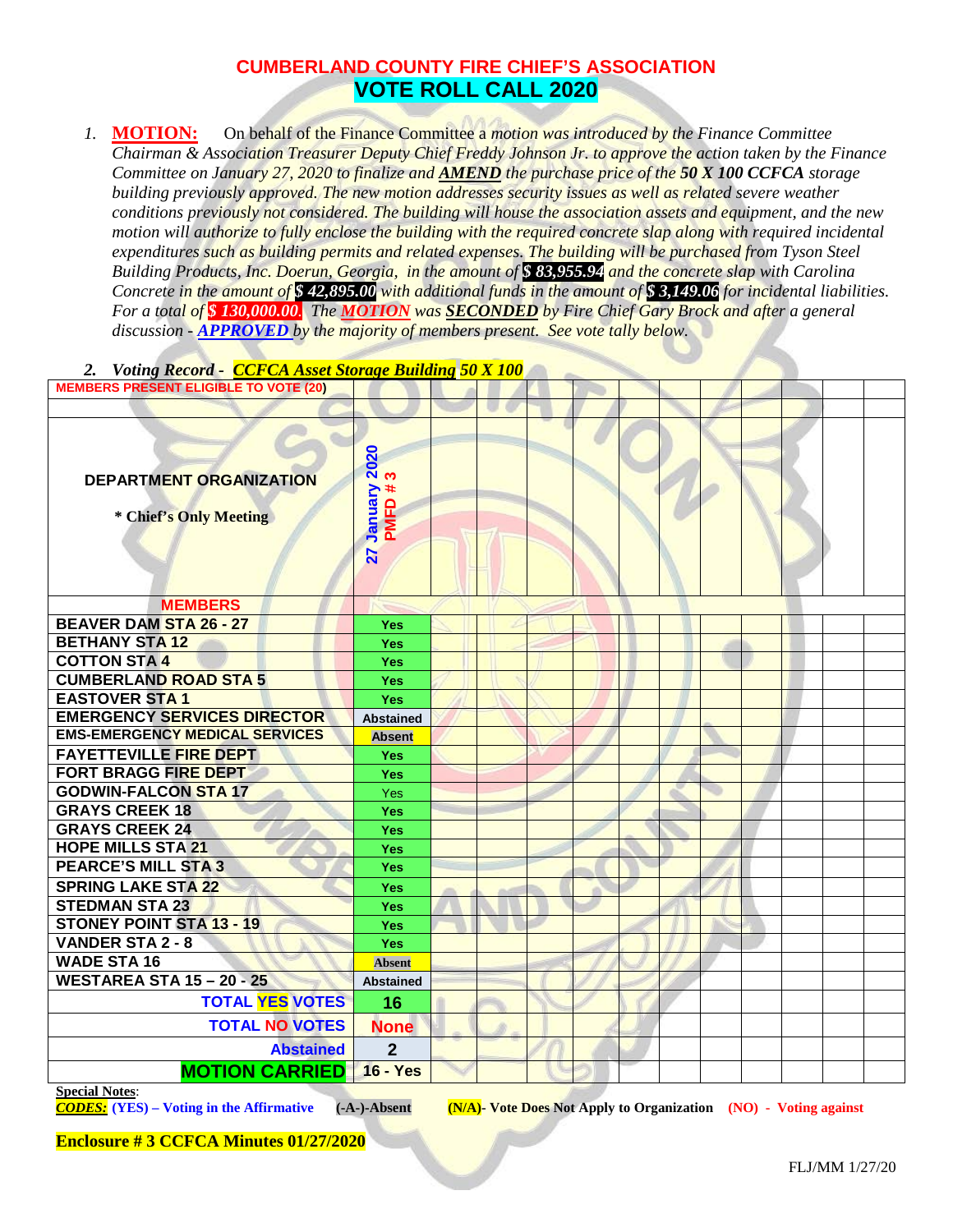# **CUMBERLAND COUNTY FIRE CHIEF'S ASSOCIATION VOTE ROLL CALL 2020**

*1.* **MOTION:** *A MOTION was introduced by Deputy Fire Chief Tracy Smith to allow President Johnson to move forward with updating the CCFCA by-laws as discussed. After a general discussion the MOTION was* **SECONDED** by Fire Chief Jason Williams *and UNANIMOUSLY APPROVED by all members present.* 

| <b>MEMBERS PRESENT ELIGIBLE TO VOTE (20)</b>      | 18              |                  |               |               |             |              |              |                |                   |                 |                  |                  |
|---------------------------------------------------|-----------------|------------------|---------------|---------------|-------------|--------------|--------------|----------------|-------------------|-----------------|------------------|------------------|
|                                                   |                 |                  |               |               |             |              |              |                |                   |                 |                  |                  |
| DEPARTMENT ORGANIZATION<br>* Chief's Only Meeting | 27 January 2020 | 24 February 2020 | 23 March 2020 | 27 April 2020 | 25 May 2020 | 22-June 2020 | 27-JULy 2020 | 24 August 2020 | 28 September 2020 | 26 October 2020 | 23 November 2020 | 21 December 2020 |
| <b>MEMBERS</b>                                    |                 |                  |               |               |             |              |              |                |                   |                 |                  |                  |
| <b>BEAVER DAM STA 26 - 27</b>                     | Y               |                  |               |               |             |              |              |                |                   |                 |                  |                  |
| <b>BETHANY STA 12</b>                             | Y               |                  |               |               |             |              |              |                |                   |                 |                  |                  |
| <b>COTTON STA 4</b>                               | Ÿ               |                  |               |               |             |              |              |                |                   |                 |                  |                  |
| <b>CUMBERLAND ROAD STA 5</b>                      | Y               |                  |               |               |             |              |              |                |                   |                 |                  |                  |
| <b>EASTOVER STA1</b>                              | Ÿ               |                  |               |               |             |              |              |                |                   |                 |                  |                  |
| <b>EMS-EMERGENCY MEDICAL SERVICES</b>             | A               |                  |               |               |             |              |              |                |                   |                 |                  |                  |
| <b>FAYETTEVILLE FIRE DEPT</b>                     | Y               |                  |               |               |             |              |              |                |                   |                 |                  |                  |
| <b>FORT BRAGG FIRE DEPT</b>                       | Y               |                  |               |               |             |              |              |                |                   |                 |                  |                  |
| <b>GODWIN-FALCON STA 18</b>                       | Y               |                  |               |               |             |              |              |                |                   |                 |                  |                  |
| <b>GRAYS CREEK 18</b>                             | Y               |                  |               |               |             |              |              |                |                   |                 |                  |                  |
| <b>GRAYS CREEK 24</b>                             | Y               |                  |               |               |             |              |              |                |                   |                 |                  |                  |
| <b>HOPE MILLS STA 21</b>                          | Ÿ               |                  |               |               |             |              |              |                |                   |                 |                  |                  |
| <b>PEARCE'S MILL STA 3</b>                        | Y               |                  |               |               |             |              |              |                |                   |                 |                  |                  |
| <b>SPRING LAKE STA 22</b>                         | Y               |                  |               |               |             |              |              |                |                   |                 |                  |                  |
| <b>STEDMAN STA 23</b>                             | Y               |                  |               |               |             |              |              |                |                   |                 |                  |                  |
| STONEY POINT STA 13 - 19                          | Y               |                  |               |               |             |              |              |                |                   |                 |                  |                  |
| <b>VANDER STA 2 - 8</b>                           | Y               |                  |               |               |             |              |              |                |                   |                 |                  |                  |
| <b>WADE STA 16</b>                                | A               |                  |               |               |             |              |              |                |                   |                 |                  |                  |
| <b>WESTAREA STA 15-20-25</b>                      | Ÿ               |                  |               |               |             |              |              |                |                   |                 |                  |                  |
| <b>EMERGENCY SVC DIRECTOR</b>                     | Ÿ               |                  |               |               |             |              |              |                |                   |                 |                  |                  |
| <b>TOTAL YES VOTES</b>                            | 18              |                  |               |               |             |              |              |                |                   |                 |                  |                  |
| <b>TOTAL NO VOTES</b>                             | $\mathbf 0$     |                  |               |               |             |              |              |                |                   |                 |                  |                  |
| <b>MOTION CARRIED</b>                             | <b>Yes</b>      |                  |               |               |             |              |              |                |                   |                 |                  |                  |
| <b>Special Notes:</b>                             |                 |                  |               |               |             |              |              |                |                   |                 |                  |                  |

*CODES:* **(YES) – Voting in the Affirmative (A)-Absent (N/A)- Vote Does Not Apply to Organization**

**(NO) - Voting against**

**Enclosure # 4 CCFCA Minutes 01/27/2020**